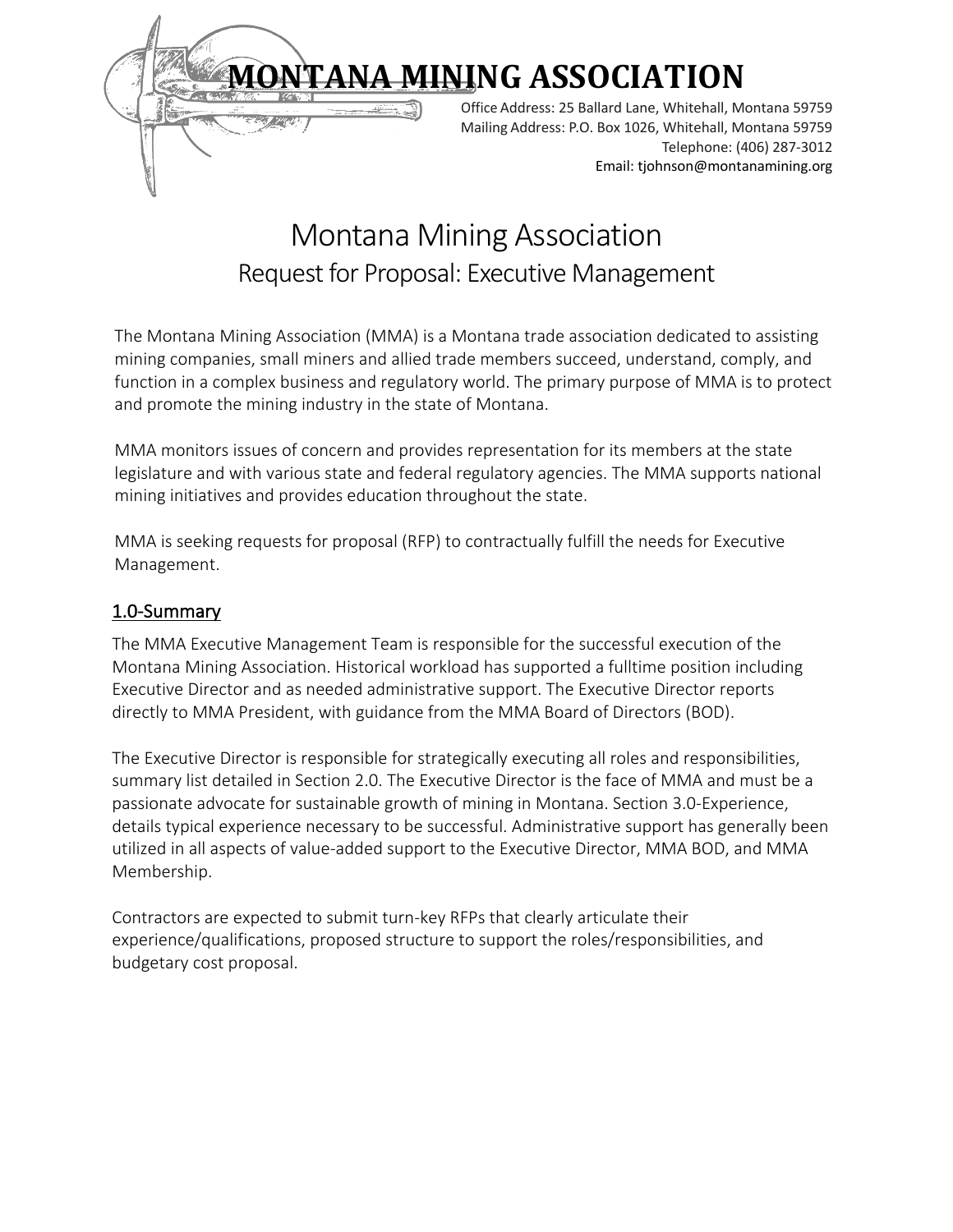# 2.0-Critical Responsibilities

Responsibilities include but not limited to:

- Association Management (BOD meetings, media, accounting, membership, etc.)
- MMA Committee Support (meetings, strategic alignment, cadence, milestones)
- Annual Meeting Organization
- Annual Magazine Production
- Social Media and MMA Website Coordination
- Collaboration with Allies (peer associations, coalitions)
- Member Support (permit support, regulatory communication, outreach)
- Legislative Session & Interim Support
- Regulatory Engagement (rulemaking, public comment)
- Technical Support (provide MMA oversight and engage people of expertise)
- Required Reporting for Political Action Committee and Lobbying
- Legal Coordination

## 3.0-Experience

MMA is a diverse organization with the objective to protect and promote the mining industry in the state of Montana. The MMA Executive Management Team should have the necessary experience to enable this objective.

- Demonstrated organizational leadership to promote sustainable mining with critical stakeholders such as community and regulatory groups. Includes executing strategy and coordination amongst professional organizations, regulators, business members, and the public.
- Demonstrated ability to collaborate and build coalitions for support of common interests.
- Montana Legislative experience preferred to lead positive support for our industry or lead in opposition to negatively, impactful legislation. Requires experience in legislative processes, communication, collaboration, and technical representation.
- Demonstrated analytical, technical, and problem-solving expertise. While not expected for the Executive Director to be the subject matter expert for all issues, it is essential they can understand the need/risks, frame the problem, engage people of expertise, and coordinate appropriate responses.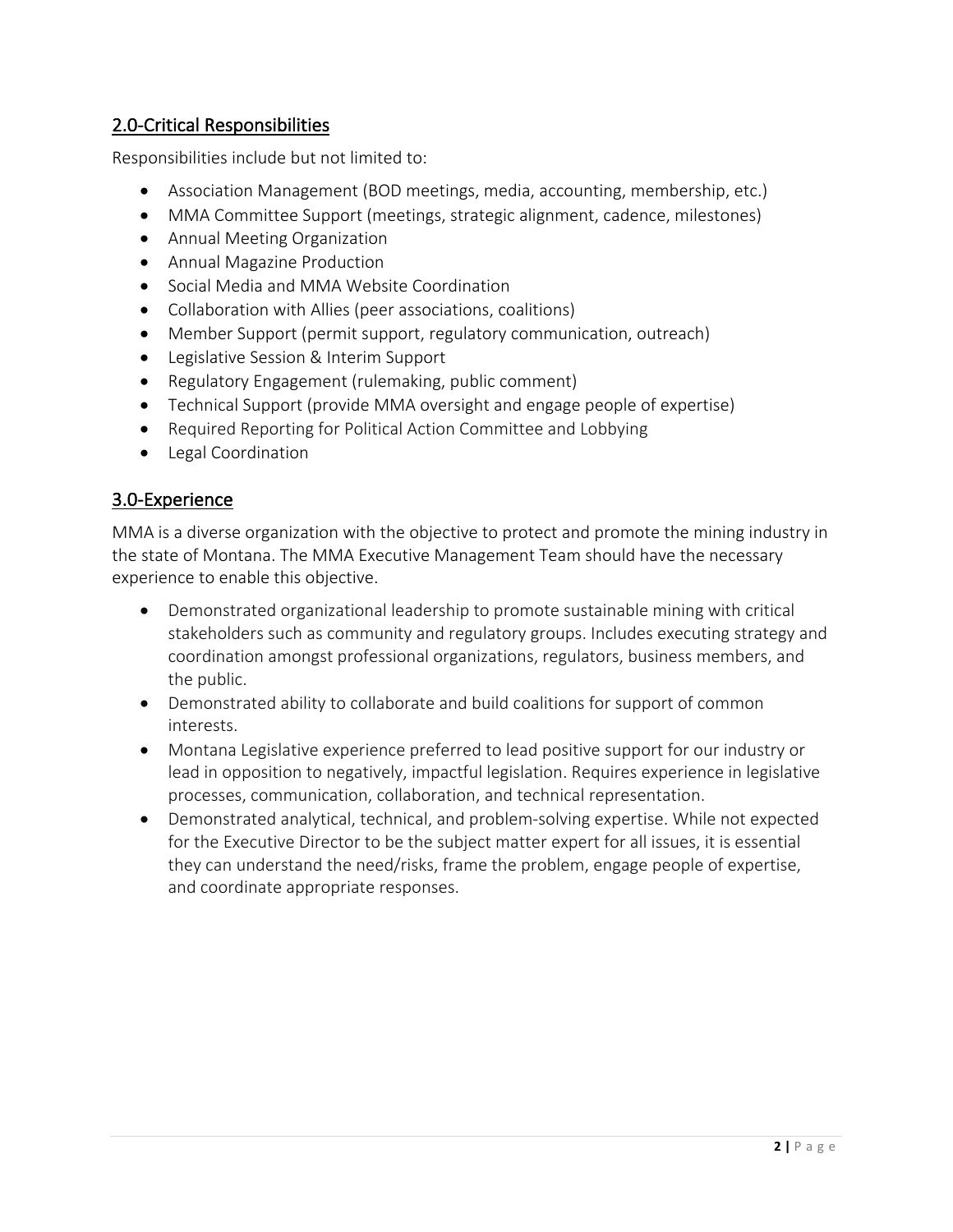# 4.0-RFP Scope of Work (SOW)

The SOW is detailed as:

- Fulltime Executive Director
- Administrative Support as needed
- Location: Montana based, with remote access
- Travel: As necessary, generally required to be in Helena, MT for Montana Legislative Session
- Contract Term: 3-Year contract with renewal anticipated upon contract review and mutual agreement
- Inclusions/Exclusions:
	- o Contractor to provide all routine items/tools/department supplies/etc. to enable the Executive Management Team to be successful.
	- o Contractor to exclude travel costs. Note: Should Contactor choose to live outside of Helena, MT, associated costs from personal residence to/from Helena, MT is non-reimbursable. Specific travel outside of commute is allocated funding via MMA BOD Travel Budget.
	- o Contractor to exclude project orientated spends as directed by MMA BOD Budget, such as printing of annual magazine.
- Additional Terms and Conditions: Please see Appendix B- Example Contract.

# 5.0-RFP Process

MMA is accepting qualified applications for the MMA Executive Management Team.

MMA will accept RFP applications through May 6th, 2022. MMA intends to select preferred contractor(s) from the qualified applicant pool and enter final bidding and contract negotiation.

Contractors should submit the RFP utilizing the template in Appendix A.

For any questions or to submit a RFP, please contact MMA BOD President, Benjamin Raffety.

Please submit RFP electronically to: Benjamin Raffety, President- MMA BOD Benjamin.raffety@mineralstech.com (406) 660-2107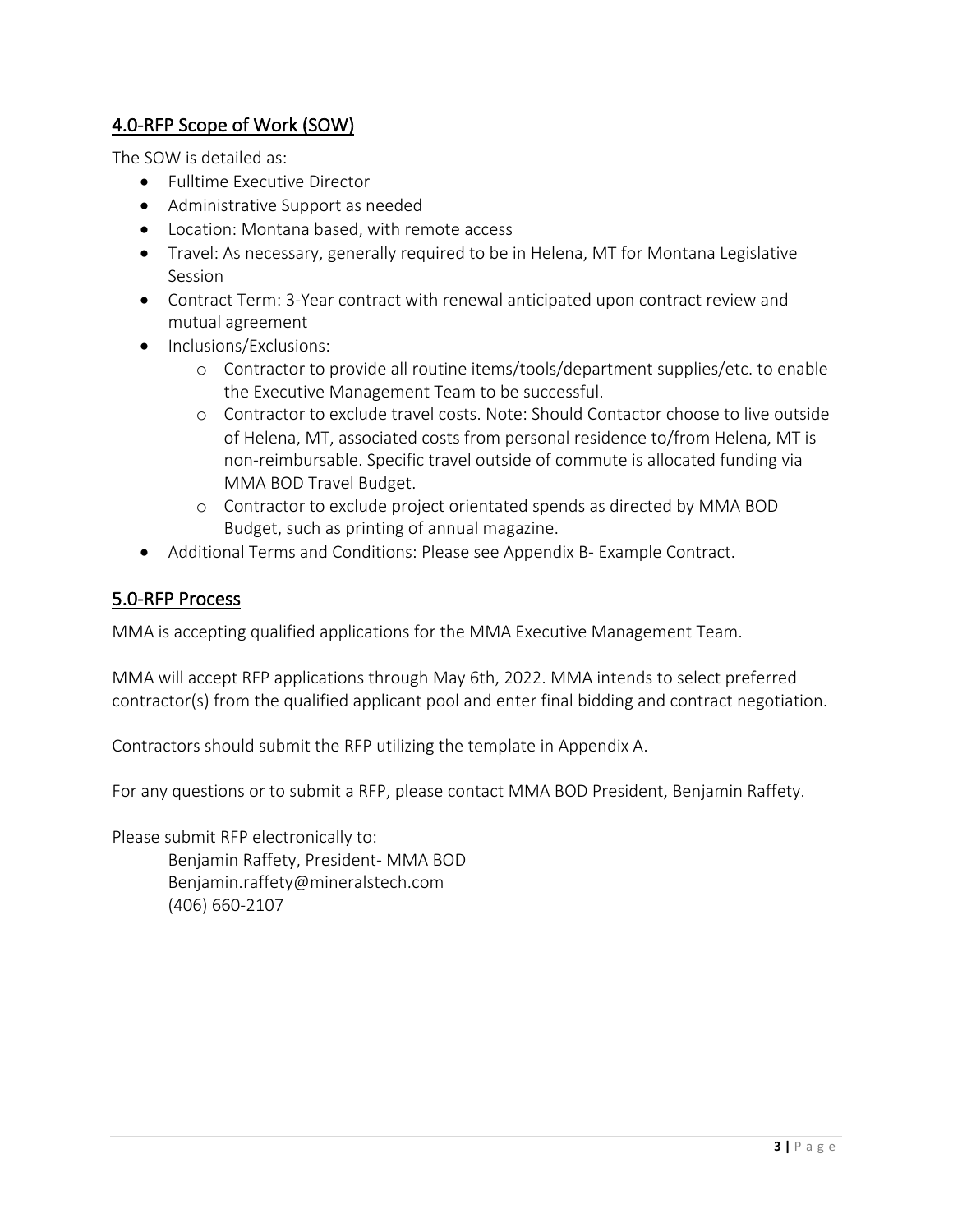# Appendix A- RFP

To submit a qualified RFP, please include the following:

- 1. Document detailing your proposal for the MMA Executive Management Team, including but not limited to:
	- o Describe all relevant experiences and how these will ensure your success
	- o Detail approach for providing the requested support and service
	- o Submit resume and biography for Executive Director candidate
- 2. Provide a minimum three letters of recommendation from professional relationships. May include current/former clients, professional organizations, etc.
- 3. Description of proposed business structure, such as location, travel ability, etc.
- 4. Turn-key proposed budget including line-item details:
	- o Fulltime Executive Director
	- o Administrative Support
	- o Other Fees

### Appendix B- Example Contract

TBD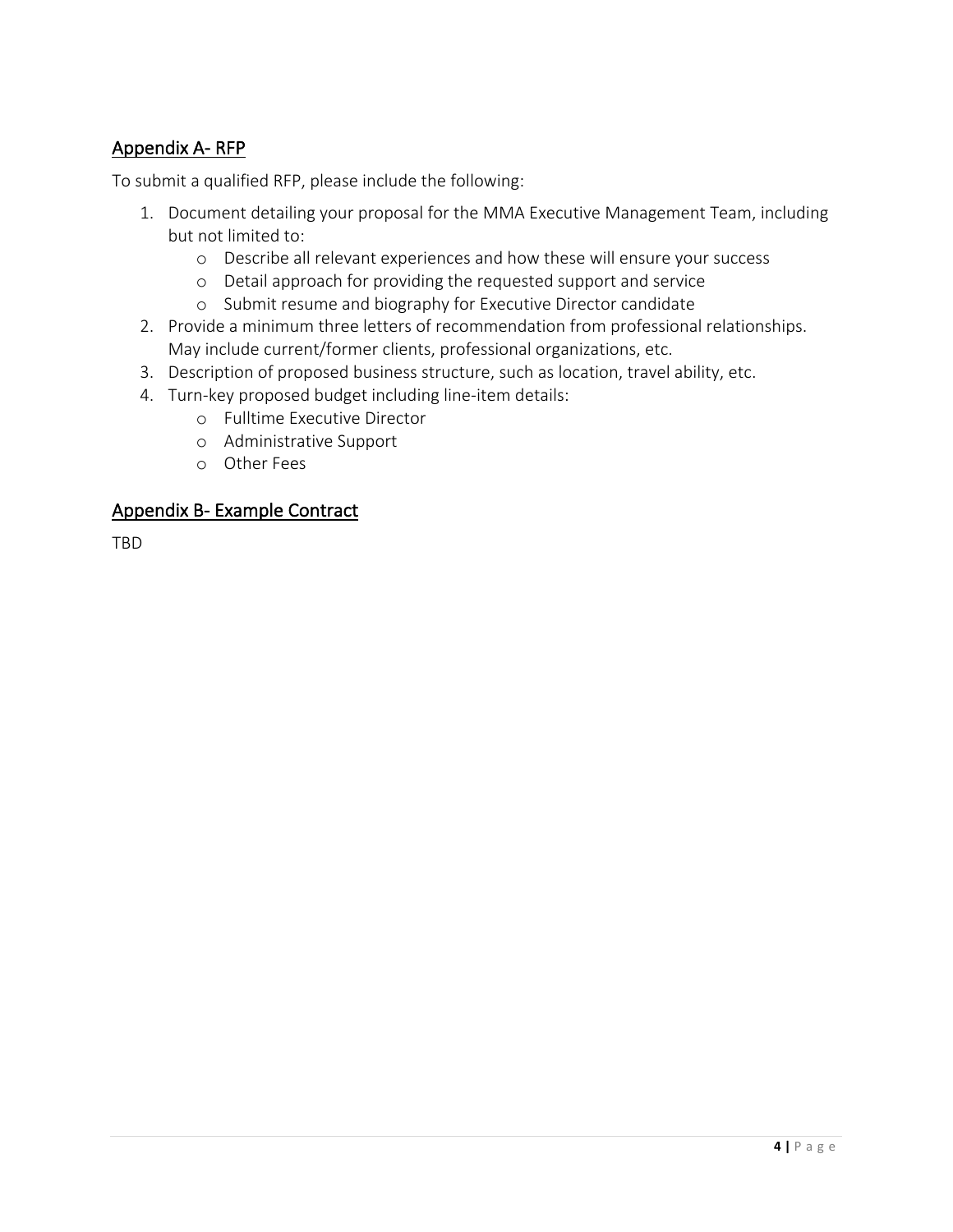# CONTRACT FOR SERVICES BETWEEN MONTANA MINING ASSOCIATION, a nonprofit organization,

# and

# XXXXXXXXXXXXXX

The Montana Mining Association (MMA), a non-profit organization, hereby contracts with XXXXXXXXXX to fulfil the needs for Executive Management. It is understood XXXX is a professional with experience in (Example: association management and government affairs) doing business as XXXXXXXXXX and will act on behalf of XXXXXXXXXX through the term of this Agreement.

#### SERVICES

Specifically, and in addition to other activities to which the parties in the future may agree XXXX is responsible to:

- 1. As may be legally required maintain workers' compensation and/or other necessary or legally required insurance coverage for XXXX's associates and employees and will hold MMA harmless against all claims arising from events and occurrences in and associated with the office.
- 2. XXXXXXXXXX, on behalf of XXXX, will perform the duties set forth herein.
- 3. Serve and function as Executive Director of MMA, as directed by the President, the Executive Committee and/or the Board of Directors. Duties and responsibilities of the Executive Director include but are not limited to handling correspondence, maintaining, membership information and files, carrying out membership recruitment, publishing periodic and timely reports regarding matters of interest to the members, developing and maintaining membership services, planning and coordinating MMA's annual meeting, providing support for the affiliated political action committee, and performing such other executive director duties as may be reasonably be required by the Board of Directors or Executive Committee.
- 4. Provide as needed administrative support necessary for successful Executive Management.
- 5. Monitor legislative and/or regulatory activity in the State of Montana that may affect MMA and its Members. Represent MMA as MMA's chief lobbyist and spokesperson before the Legislative and/or other state or federal governmental bodies, the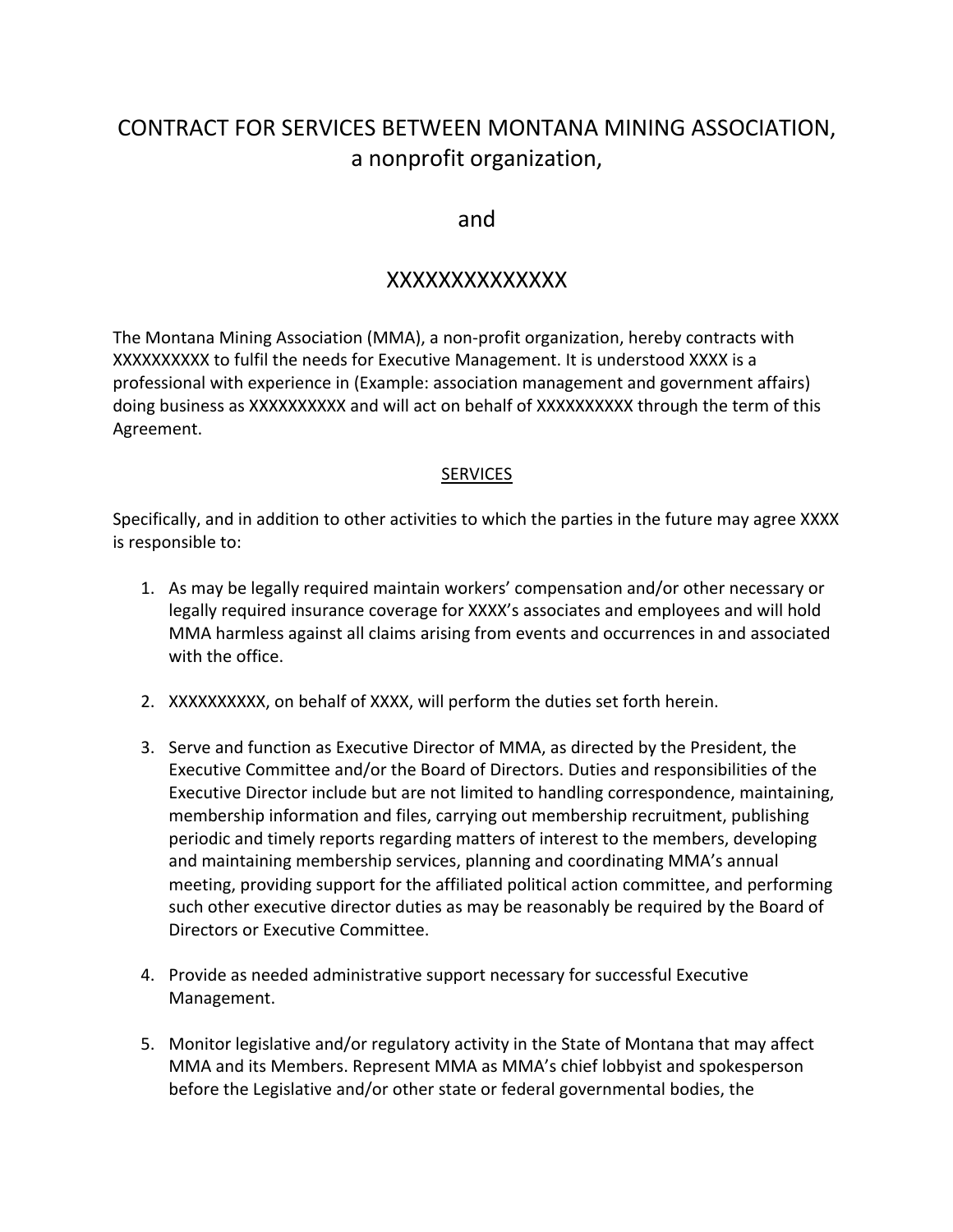media/press, and the public on particular issues, proposals, or proposed rule makings as directed by MMA's President, MMA's Executive Committee, MMA's Board of Directors or its designees. Lobbying will include the reading and interpretation of all legislation impacting MMA and promoting positive legislation while opposing adverse legislation; and representing MMA before interim committees of the legislature.

- 6. Provide MMA and its Members with periodic reports concerning state, regional, and federal legislative, regulatory, or political activities that may impact MMA or its Members.
- 7. Advise MMA generally on the political/legislative/regulatory climate, implementing strategies developed by the Board of Directors, and assist in establishing a positive presence with Montana's congressional delegation and before the state legislature, the Governor's office, the public, and other governmental bodies.
- 8. Research, prepare, and distribute materials to the legislature, federal and state government officials and agencies, the press, and the public on behalf of MMA.
- 9. Issue notices, attend, and keep minutes of all appropriate meetings of the members of MMA, its Board of Directors, or other committees; to direct and coordinate and promote the association's next annual meeting and any other meetings of MMA.
- 10. Attend meetings, cooperate, advise, and consult with the officers, directors, and agents of affiliated member companies, associations, and organizations on matters affecting the mining industry within the state or generally.
- 11. Maintain and enhance the financial integrity and viability of MMA through appropriate budgeting and management of income and expenses. Maintain an accurate record of MMA's finances under the direction of the duly elected Treasurer and the Board of Directors.
- 12. Operate MMA within the budget approved by the Board of Directors, taking care not to financially obligate MMA in a manner that exceeds the approved budget without the authorization of the Board of Directors.

#### LEGAL COMPLICANCE AND DISCLOSURES

XXXX will be responsible for complying with the applicable provisions of the State of Montana's ethics and lobbyist statues and rules, including but not limited to the accurate and timely filing of expense and disclosure reports.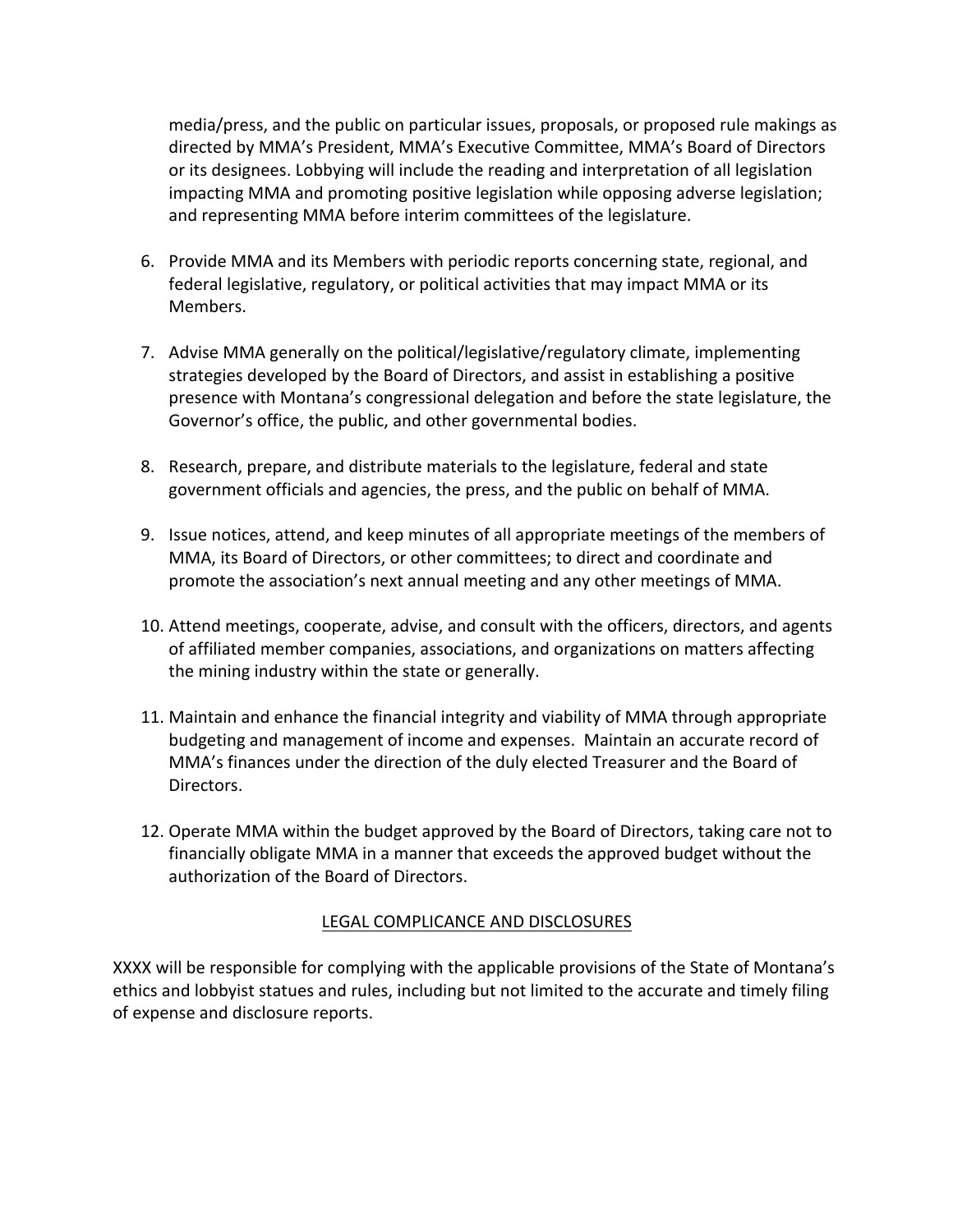### REALTIONSHIP TO MMA

In undertaking this work, associates, or employees of XXXX will be independent contractors as determined under the laws of the State of Montana and will not be employees of MMA. XXXX will be expected to determine the most efficient manner of accomplishing assignments and will not be subject to the direction and control of MMA as to the method or means used to accomplish the end results. Associates or employees of XXXX shall not hold themselves out as employees or officer of MMA to any person or entity.

XXXX will advise MMA immediately of any new potential clients and allow MMA the opportunity to determine whether a real or potential conflict of interest exists. XXXX will not undertake work from another client that MMA determines poses either a real or potential conflict of interest.

XXXX will report directly to the President of MMA or the Board and will receive assignments or requests for information either directly from the President, the Board of Directors, or others the President or the Board of Directors may designate from time to time.

### CONTRACT PAYMENT

Under the terms of this agreement, MMA will pay XXXX a fee of \$XXXXXX per year, in monthly installments (\$XXXXX/month).

#### Expenses:

XXXX will be reimbursed for any ordinary and necessary expenses resulting from the assignments given, exclusive of normal office overhead. Reimbursable expense items include the coat of long-distance telephone calls, copying, postage, travel and lodging associated with MMA business, mileage (at the IRS allowable rate), participation at conferences, meals, and business entertainment made and documented by XXXX specifically on behalf of MMA.

To obtain reimbursement for expenses, XXXX will submit a monthly statement describing such expenses, together with supporting receipts for items exceeding \$25. Any expense that exceeds the approved budget or is not contained within the budget requires the prior approval of MMA's Board of Directors. XXXX may request reimbursement for any unforeseeable expenses. Payment of such expenses will be determined by the Board of Directors. MMA reserves the right to limit expenses further in the future as it deems appropriate.